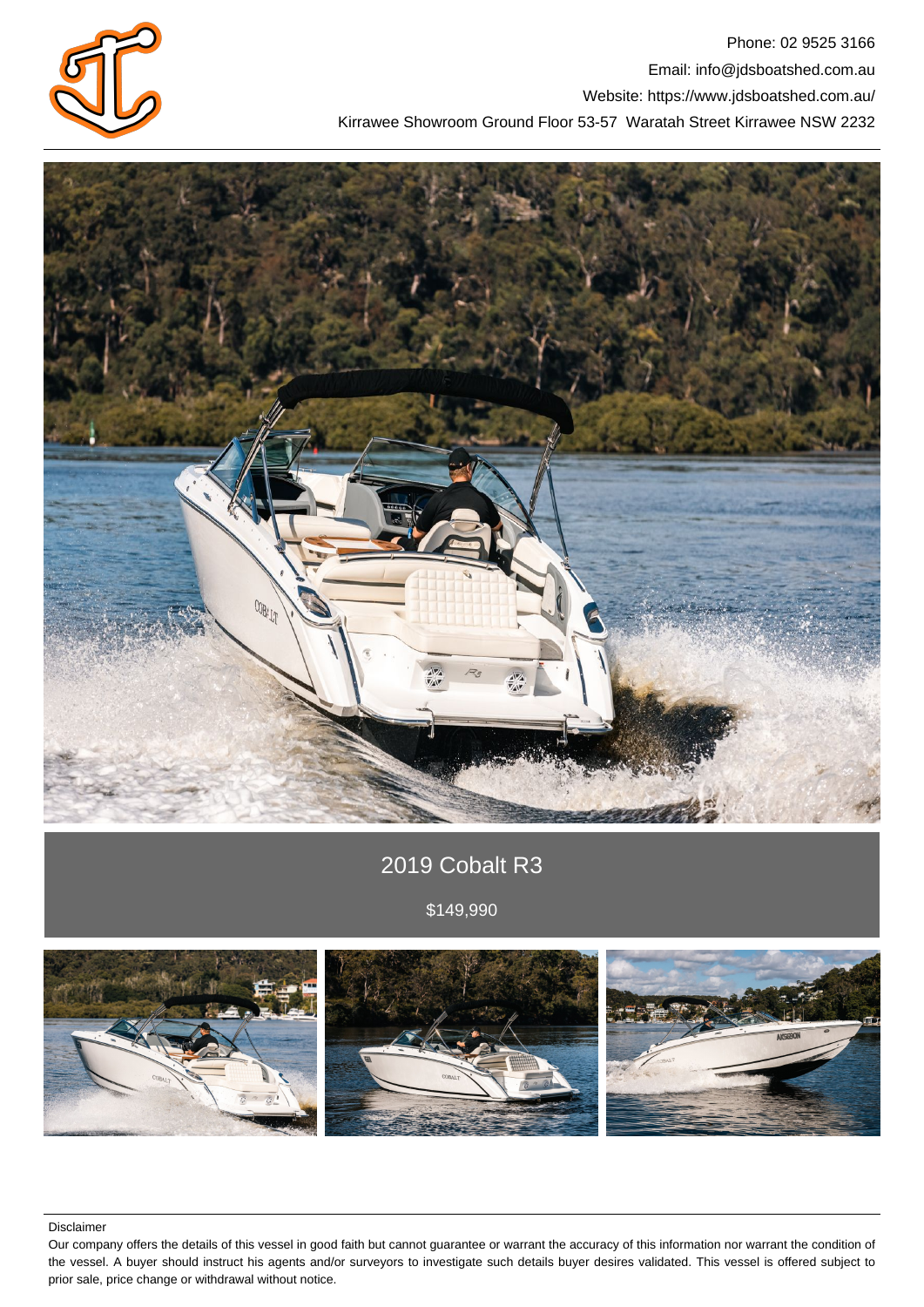

## **Specifications**

#### **Boat Details**

Price **\$149,990 Boat Brand Cobalt** Cobalt Model R3 Length 7.26 Year 2019 Category Bowrider Hull Style Single Hull Type Fibreglass Power Type **Power Power** Power Stock Number Suburb **KIRRAWEE Engine Make Mercruiser** Mercruiser

Condition Used State New South Wales

### **Description**

2019 Cobalt R3 | \$149,990 Boat & Motor only! Trailers available.

Powered with a Mercruiser 6.2L 300 MPI B3 CAT DTS 300HP with only 84hrs on the clock this stunning bowrider is the ultimate day boat for your and your family!

Crafted to stand out from a typical 23-footer, the Cobalt R3 has a sleeker, lower profile than other R Series boats, the R3 maximizes interior space while delivering an exterior look sure to turn heads.

Just Antifouled & Detailed displayed in our undercover Showroom in Kirrawee ready to hit the water.

We can offer Finance, Insurance and our aftercare support to make your boating experience is hassle free!

Remaining Factory Warranty Structural- 4/11/2030 Bow to Stern- 4/11/2025 Gel Coat - 4/11/2023 Engine- 4/11/2022 Corrosion- 4/11/2023

Options Included:

- Mercruiser 6.2L 300 MPI B3 CAT DTS 300HP
- Sport w/ Edge Ebony Graphics
- Tahoe Grey Interior
- Grey Carpet
- SS Interior Trim Accents
- Battery Switch w/ ACR Dual
- Premium Sound w/ Transom Speakers & Remote
- Fender Clips
- Easy Fold Premium Bimini Top, Ebony
- Bow Tonneau Cover, Ebony
- Cockpit Tonneau Cover, Ebony
- Transom Shower
- Transom Tilt Switch

Disclaimer

Our company offers the details of this vessel in good faith but cannot guarantee or warrant the accuracy of this information nor warrant the condition of the vessel. A buyer should instruct his agents and/or surveyors to investigate such details buyer desires validated. This vessel is offered subject to prior sale, price change or withdrawal without notice.